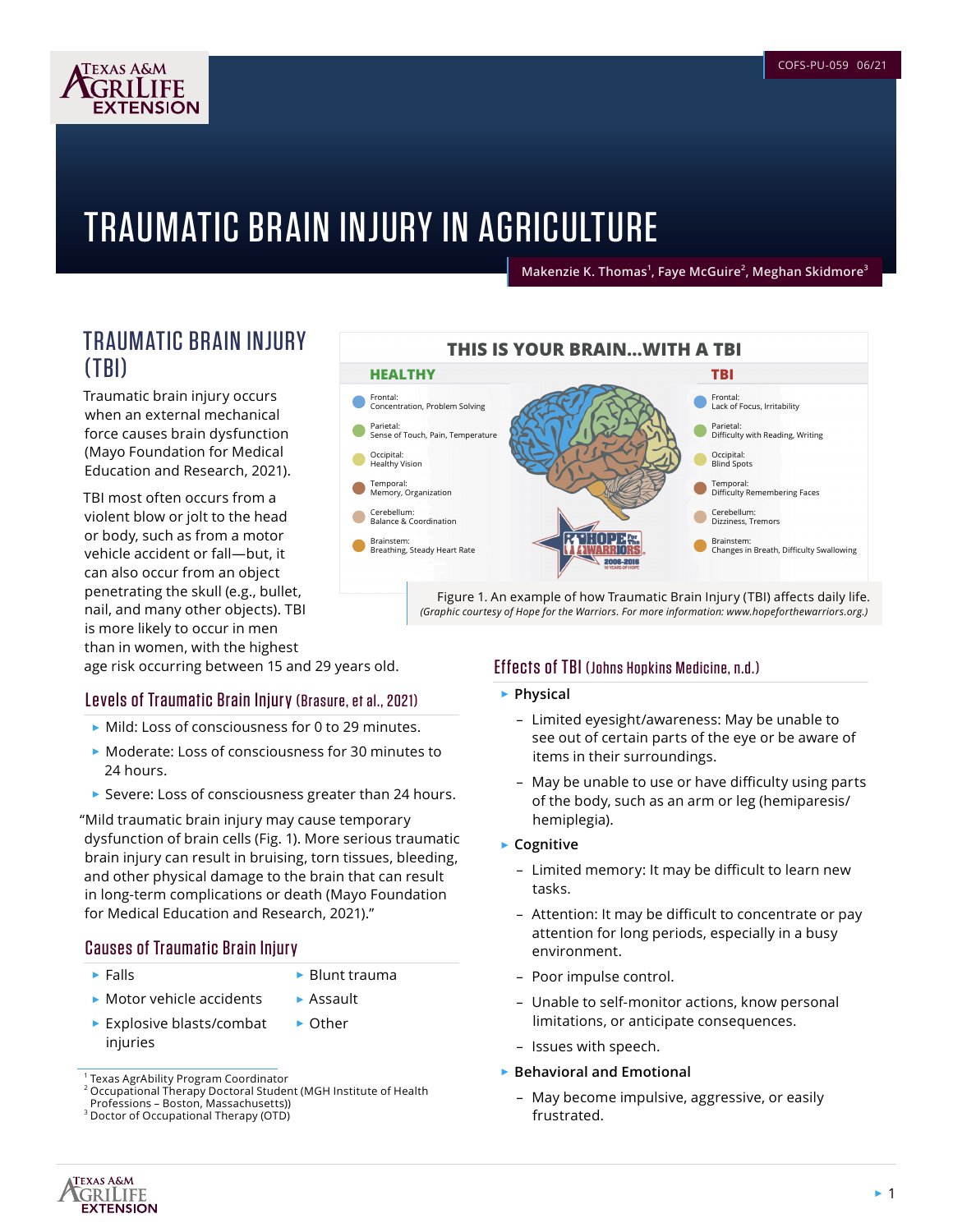# TRANSITIONING BACK INTO THE WORKPLACE

Some individuals may continue to experience cognitive or mood difficulties as they transition back into the workplace.

Many individuals with TBI experience difficulties related to attention span, short-term memory, and organization in the workplace. Headaches and mental fatigue may also continue to persist for some.

### Work Supports

Many people who have brain injuries successfully return to work after their injury using Work Supports (Brain Injury Association of Oregon, 2011).

"'Work Supports' refers to various strategies or modifications incorporated into the workplace that assist a person with a disability to remain successfully employed. Just as no two employees with disabilities are exactly alike, Work Supports are individualized to fit the specific needs of each employee, their job setting, and the required tasks. Depending on the needs of the employee, Work Supports may be incorporated into the daily routine, occur periodically, or be used only during the initial training period (Oregon State Rehabilitation Service, 2011)."

Examples of Work Supports include: scheduled rest breaks, use of timers or visual reminders (such as a checklist), reduced lighting to avoid headaches, visual instructions for machine operation or other farm tasks, adapted seating or hand/foot controls for farm tasks, and much more.

### Workplace Safety

An individual with a TBI may experience decreased safety awareness due to impulsiveness, impaired judgement, and/or lack of awareness of their disability (Brain Injury Association of Oregon, 2011).

Lack of insight or deficits in self-awareness may be a significant issue for some people following a brain injury. A person may have little to no awareness about their physical, cognitive, personality, or behavioral changes due to physiological damage to their brain structures.

► Operating farm equipment safely requires spatial awareness. Heavy rotating parts and moving machinery can be very dangerous. For someone with decreased spatial or self-awareness, increased safety measures may need to be implemented. Bright colored tape for hitching points can visually alert the farmer or rancher (Fig. 2). Many older model tractors do not come with safety measures in place, therefore guards on a power take-off (PTO) or rotating heads may need to be added. The farmer or rancher, family member, and employees should



Figure 2. Equipment safety and spatial awareness sign.

inspect all equipment for safety concerns. For a safety consultation, contact the Texas AgrAbility staff: *<https://txagrability.tamu.edu/contact-us/>*.

- ► Maintain three points of contact with climbing in and out of equipment, grain bins, or up and down ladders. Three points of contact can be two hands and one foot, or two feet and one hand.
- ► Non-slip footing can be added to equipment steps, ladders, and stairs to prevent slips, trips, and falls (Fig. 3).



Figure 3. Non-slip footing to prevent slips, trips, and falls when accessing equipment.

### Assistive Technology (AT)

Assistive Technology is a device or aide that a person can use to make their lives easier and make them more independent in completing daily tasks. It can be high tech or low tech (e.g., electronic devices, Post-it notes, and more).

► **Driving:** Hand controls or pedal adaptors for equipment can be added (e.g., truck,